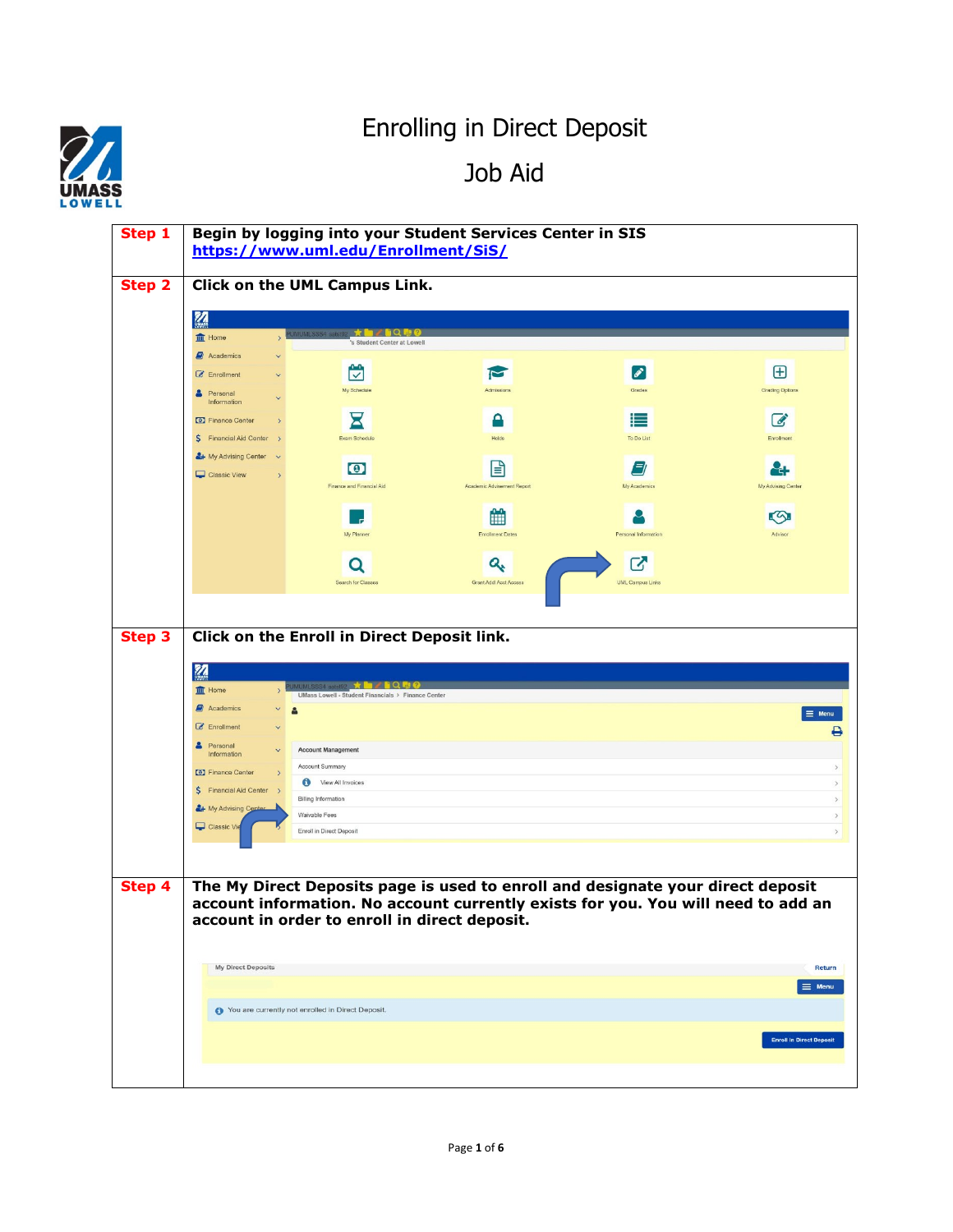|               | Note: Your bank must be a USA bank.                                  |                                                                                                                                                                                                            |                         |  |  |
|---------------|----------------------------------------------------------------------|------------------------------------------------------------------------------------------------------------------------------------------------------------------------------------------------------------|-------------------------|--|--|
| Step 6        |                                                                      | Here you will enter your Bank Account information.<br>Enter the desired information into the Nickname field.                                                                                               |                         |  |  |
|               | Account Services > Bank Accounts > Bank Details                      |                                                                                                                                                                                                            | <b>Return</b>           |  |  |
|               |                                                                      | Enter the bank and account details below and click next to proceed. If your bank is not listed, please contact the Bursar's Office.                                                                        | $\equiv$ Menu           |  |  |
|               | <b>Bank Details</b>                                                  |                                                                                                                                                                                                            |                         |  |  |
|               | Nickname                                                             |                                                                                                                                                                                                            |                         |  |  |
|               | <b>Account Type</b>                                                  | Select<br>$\vee$                                                                                                                                                                                           |                         |  |  |
|               | <b>View Sample Check</b>                                             |                                                                                                                                                                                                            |                         |  |  |
|               | <b>Bank Code (Routing)</b>                                           | Q                                                                                                                                                                                                          |                         |  |  |
|               |                                                                      |                                                                                                                                                                                                            | Q                       |  |  |
|               | <b>Branch</b><br><b>Account Number</b>                               |                                                                                                                                                                                                            |                         |  |  |
|               | <b>Confirm Account Number</b>                                        |                                                                                                                                                                                                            |                         |  |  |
|               | <b>Account Holder</b>                                                |                                                                                                                                                                                                            |                         |  |  |
|               |                                                                      |                                                                                                                                                                                                            | Cancel                  |  |  |
| <b>Step 7</b> | Account Services > Bank Accounts > Bank Details<br>å                 | For this example, enter a valid value e.g., 'Wells Fargo"<br>Select the type of account you are adding. You can use either a checking or a<br>savings account. For this example, checking has been chosen. |                         |  |  |
|               | <b>Bank Details</b>                                                  | Enter the bank and account details below and click next to proceed. If your bank is not listed, please contact the Bursar's Office.                                                                        |                         |  |  |
|               |                                                                      |                                                                                                                                                                                                            |                         |  |  |
|               | Nickname<br><b>Account Type</b>                                      | Checking Account<br>Checking $\vee$                                                                                                                                                                        |                         |  |  |
|               | <b>View Sample Check</b>                                             |                                                                                                                                                                                                            |                         |  |  |
|               | <b>Bank Code (Routing)</b>                                           | Q<br>METRO CREDIT UNION<br>211381990                                                                                                                                                                       |                         |  |  |
|               | <b>Branch</b>                                                        |                                                                                                                                                                                                            |                         |  |  |
|               | <b>Branch</b>                                                        |                                                                                                                                                                                                            |                         |  |  |
|               | <b>Account Number</b>                                                | 123456789                                                                                                                                                                                                  |                         |  |  |
|               | <b>Confirm Account Number</b>                                        | 123456789                                                                                                                                                                                                  |                         |  |  |
|               | <b>Account Holder</b>                                                | John Smith                                                                                                                                                                                                 | <b>Return</b><br>≡ Menu |  |  |
|               | <b>Bank Location is United States.</b><br>Currency used is US Dollar |                                                                                                                                                                                                            | Cancel<br><b>Next</b>   |  |  |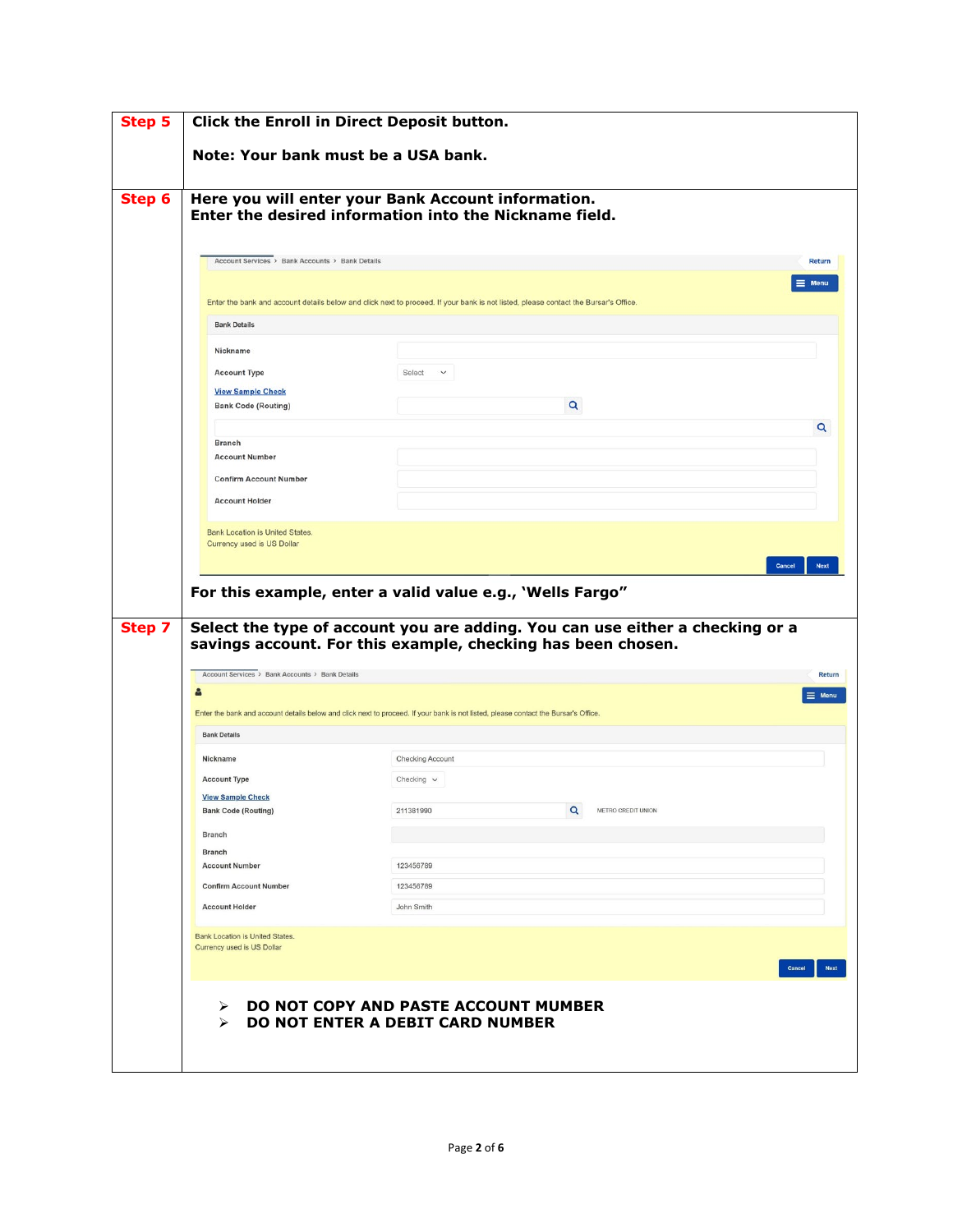| <b>Step 8</b>     | You must provide the routing and account information from your bank so that your<br>direct deposit is correctly refunded to you. You are responsible for providing and<br>entering accurate information.<br>You can get this information from your personal checks. Please see the sample<br>check below. |                                        |                      |            |                |
|-------------------|-----------------------------------------------------------------------------------------------------------------------------------------------------------------------------------------------------------------------------------------------------------------------------------------------------------|----------------------------------------|----------------------|------------|----------------|
|                   |                                                                                                                                                                                                                                                                                                           |                                        |                      |            |                |
|                   | PAY TO THE                                                                                                                                                                                                                                                                                                |                                        | \$                   | 53-179/113 |                |
|                   |                                                                                                                                                                                                                                                                                                           | ORDER OF                               |                      |            | <b>DOLLARS</b> |
|                   | <b>ZEastern Bank</b>                                                                                                                                                                                                                                                                                      |                                        |                      |            |                |
|                   | <b>MEMO</b>                                                                                                                                                                                                                                                                                               |                                        | AUTHORIZED SIGNATURE |            |                |
|                   | COLLEGL798D                                                                                                                                                                                                                                                                                               | $Q$ <sub>145</sub> $\mu$ <sub>15</sub> | 1534                 |            |                |
|                   | <b>Account Number</b><br><b>Routing Number</b>                                                                                                                                                                                                                                                            |                                        |                      |            |                |
| Step 9            | Area 1 refers to the Routing Number and Area 2 refers to your bank Account<br>Number.<br>Click the look up Routing Number button.<br>Note: If you know your bank routing number, you can enter it in the Routing<br>Number field.                                                                         |                                        |                      |            |                |
| <b>Step</b><br>10 | You can search for the Routing Number by using your bank name. Enter the name<br>of your bank, into the Bank Name field.                                                                                                                                                                                  |                                        |                      |            |                |
|                   | For this example, enter a valid value e.g. "Wells Fargo"                                                                                                                                                                                                                                                  |                                        |                      |            |                |
| <b>Step</b><br>11 | <b>Click the Look Up</b>                                                                                                                                                                                                                                                                                  |                                        |                      |            |                |
| <b>Step</b><br>12 | The search has returned several choices. Verify which one is correct. If you are not<br>sure, you will need to reference your check or call your bank.                                                                                                                                                    |                                        |                      |            |                |
| <b>Step</b><br>13 | Enter your bank account number into the Account Number field.                                                                                                                                                                                                                                             |                                        |                      |            |                |
|                   | See example above.                                                                                                                                                                                                                                                                                        |                                        |                      |            |                |
|                   | Note: You must provide the correct bank account information so that your direct<br>deposit is correctly refunded to you. You are responsible for providing accurate<br>account information.                                                                                                               |                                        |                      |            |                |
| <b>Step</b><br>14 | Note: You must enter numeric characters only into the Account Number field. If<br>you enter any non-numerical characters, your refund deposit will be REJECTED.                                                                                                                                           |                                        |                      |            |                |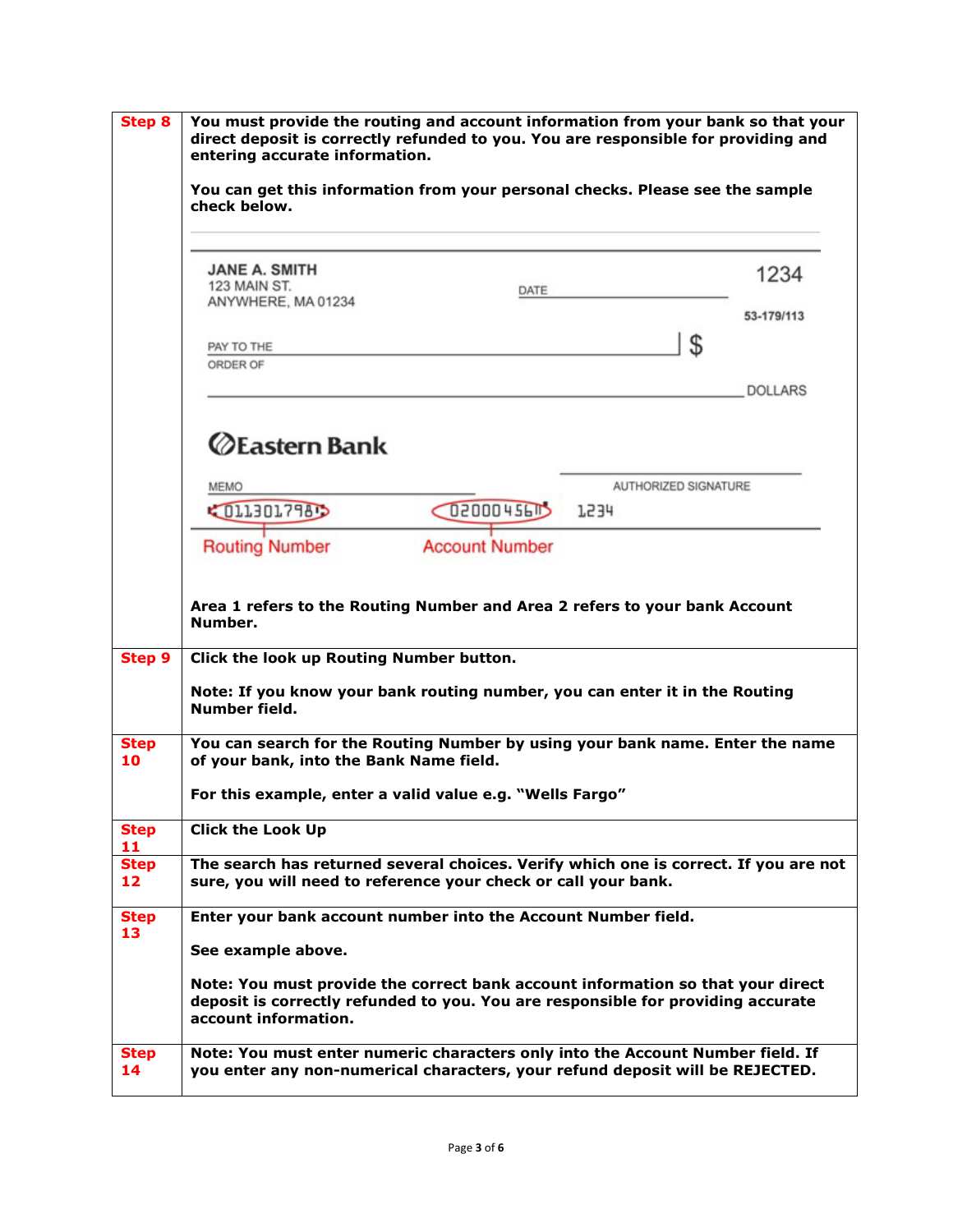| <b>Step</b><br>15 |                                                                                                |                                                                                                                                                                                               | Enter your bank account number again, into the Confirm Account Number field.<br>Note: You must re-enter your Account Number. Please do not copy and paste. |
|-------------------|------------------------------------------------------------------------------------------------|-----------------------------------------------------------------------------------------------------------------------------------------------------------------------------------------------|------------------------------------------------------------------------------------------------------------------------------------------------------------|
| <b>Step</b><br>16 |                                                                                                | For this step, enter a valid value e.g., "Jane Doe".                                                                                                                                          | Enter the bank account holder's name, into the Account Holder field.                                                                                       |
|                   | <b>Click the Next button.</b>                                                                  |                                                                                                                                                                                               |                                                                                                                                                            |
| <b>Step</b><br>17 |                                                                                                | you can use this account to enroll in direct deposit.                                                                                                                                         | The Results page shows that you have successfully added the bank account. Now                                                                              |
|                   | Result                                                                                         | <b>Click Proceed to Enroll in Direct Deposit.</b>                                                                                                                                             | <b>Return</b>                                                                                                                                              |
|                   | 8                                                                                              |                                                                                                                                                                                               | $\equiv$ Menu                                                                                                                                              |
|                   | To You must press Proceed to Enroll in Direct Deposit to continue this process.                |                                                                                                                                                                                               |                                                                                                                                                            |
|                   | <b>Add Another Bank Account</b>                                                                |                                                                                                                                                                                               |                                                                                                                                                            |
|                   | <b>Proceed to Enroll in Direct Deposit</b>                                                     |                                                                                                                                                                                               |                                                                                                                                                            |
|                   | <b>Bank Details</b>                                                                            |                                                                                                                                                                                               |                                                                                                                                                            |
|                   | Nickname                                                                                       | Checking Account                                                                                                                                                                              |                                                                                                                                                            |
|                   | <b>Account Type</b><br><b>Bank Code</b>                                                        | Checking<br>211381990                                                                                                                                                                         |                                                                                                                                                            |
|                   | <b>METRO CREDIT UNION</b>                                                                      |                                                                                                                                                                                               |                                                                                                                                                            |
|                   | <b>Branch</b>                                                                                  |                                                                                                                                                                                               |                                                                                                                                                            |
|                   | <b>Account Number</b><br><b>Account Holder</b>                                                 | XXXXX6789<br>John Smith                                                                                                                                                                       |                                                                                                                                                            |
|                   | Bank Account Summary as of 11/10/2021<br><b>BANK ACCOUNT NICKNAME</b><br>Checking Account-6789 | If you intend to use other bank account not listed below, click on Add Another Bank Account. Otherwise, click on Proceed to Enroll in Direct Deposit.<br><b>BANK ACCOUNT TYPE</b><br>Checking | <b>BANK ACCOUNT NUMBER</b><br>XXXXX6789<br><b>Proceed to Enroll in Direct</b><br>Deposit<br><b>Add Another Bank Account</b>                                |
| <b>Step</b><br>19 | <b>Account button.</b><br>Result                                                               | You are viewing your Bank Account Summary                                                                                                                                                     | Note: If you wish to add another account, you would use the Add Another Bank<br><b>Return</b>                                                              |
|                   | 8                                                                                              |                                                                                                                                                                                               | $\equiv$ Menu                                                                                                                                              |
|                   | You must press Proceed to Enroll in Direct Deposit to continue this process.                   |                                                                                                                                                                                               |                                                                                                                                                            |
|                   | <b>Add Another Bank Account</b>                                                                |                                                                                                                                                                                               |                                                                                                                                                            |
|                   | <b>Proceed to Enroll in Direct Deposit</b>                                                     |                                                                                                                                                                                               |                                                                                                                                                            |
|                   | <b>Bank Details</b>                                                                            |                                                                                                                                                                                               |                                                                                                                                                            |
|                   | Nickname                                                                                       | <b>Checking Account</b>                                                                                                                                                                       |                                                                                                                                                            |
|                   | <b>Account Type</b>                                                                            | Checking                                                                                                                                                                                      |                                                                                                                                                            |
|                   | <b>Bank Code</b><br><b>METRO CREDIT UNION</b>                                                  | 211381990                                                                                                                                                                                     |                                                                                                                                                            |
|                   | <b>Branch</b>                                                                                  |                                                                                                                                                                                               |                                                                                                                                                            |
|                   |                                                                                                |                                                                                                                                                                                               |                                                                                                                                                            |
|                   | <b>Account Number</b><br><b>Account Holder</b>                                                 | XXXXX6789<br>John Smith                                                                                                                                                                       |                                                                                                                                                            |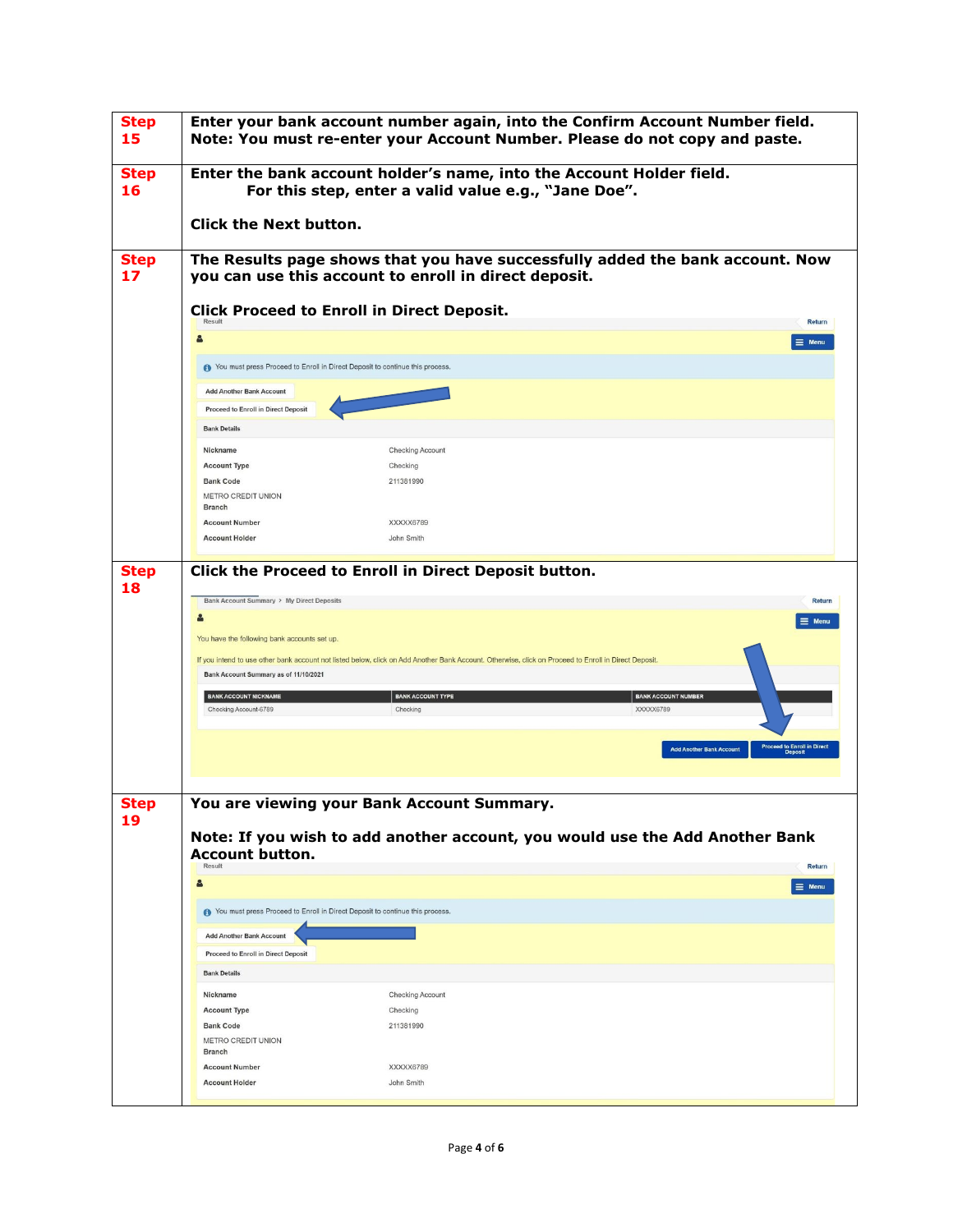|              | <b>Click the Bank Account Nickname list.</b><br>Here you will see a list of your bank accounts that you have added. In this<br>example, you have only added one account. Click the checking account-6789 list |                                                                                                                                                                                                                                                                                                                                                                                                        |                                                                                                                                                                                                                                                                                                                                                                                                                                                                  |                       |  |
|--------------|---------------------------------------------------------------------------------------------------------------------------------------------------------------------------------------------------------------|--------------------------------------------------------------------------------------------------------------------------------------------------------------------------------------------------------------------------------------------------------------------------------------------------------------------------------------------------------------------------------------------------------|------------------------------------------------------------------------------------------------------------------------------------------------------------------------------------------------------------------------------------------------------------------------------------------------------------------------------------------------------------------------------------------------------------------------------------------------------------------|-----------------------|--|
|              | item.                                                                                                                                                                                                         |                                                                                                                                                                                                                                                                                                                                                                                                        |                                                                                                                                                                                                                                                                                                                                                                                                                                                                  |                       |  |
|              | <b>Add Direct Deposit</b>                                                                                                                                                                                     |                                                                                                                                                                                                                                                                                                                                                                                                        |                                                                                                                                                                                                                                                                                                                                                                                                                                                                  | <b>Return</b>         |  |
|              | 2                                                                                                                                                                                                             |                                                                                                                                                                                                                                                                                                                                                                                                        |                                                                                                                                                                                                                                                                                                                                                                                                                                                                  | $\equiv$ Menu         |  |
|              | Only a single distribution is allowed.                                                                                                                                                                        |                                                                                                                                                                                                                                                                                                                                                                                                        |                                                                                                                                                                                                                                                                                                                                                                                                                                                                  |                       |  |
|              | <b>Direct Deposit Distribution</b>                                                                                                                                                                            |                                                                                                                                                                                                                                                                                                                                                                                                        |                                                                                                                                                                                                                                                                                                                                                                                                                                                                  |                       |  |
|              | <b>BANK ACCOUNT NICKNAME</b>                                                                                                                                                                                  | <b>DISTRIBUTION TYPE</b>                                                                                                                                                                                                                                                                                                                                                                               | <b>AMOUNT / PERCENT</b>                                                                                                                                                                                                                                                                                                                                                                                                                                          | <b>PRIORITY</b>       |  |
|              | Select Bank Account                                                                                                                                                                                           | Balance                                                                                                                                                                                                                                                                                                                                                                                                |                                                                                                                                                                                                                                                                                                                                                                                                                                                                  |                       |  |
|              |                                                                                                                                                                                                               |                                                                                                                                                                                                                                                                                                                                                                                                        |                                                                                                                                                                                                                                                                                                                                                                                                                                                                  |                       |  |
|              | Currency used is US Dollar                                                                                                                                                                                    |                                                                                                                                                                                                                                                                                                                                                                                                        |                                                                                                                                                                                                                                                                                                                                                                                                                                                                  | Next                  |  |
|              |                                                                                                                                                                                                               |                                                                                                                                                                                                                                                                                                                                                                                                        |                                                                                                                                                                                                                                                                                                                                                                                                                                                                  |                       |  |
|              | <b>Add Direct Deposit</b>                                                                                                                                                                                     |                                                                                                                                                                                                                                                                                                                                                                                                        |                                                                                                                                                                                                                                                                                                                                                                                                                                                                  | Return                |  |
|              |                                                                                                                                                                                                               |                                                                                                                                                                                                                                                                                                                                                                                                        |                                                                                                                                                                                                                                                                                                                                                                                                                                                                  | $\equiv$ Menu         |  |
|              | Only a single distribution is allowed.                                                                                                                                                                        |                                                                                                                                                                                                                                                                                                                                                                                                        |                                                                                                                                                                                                                                                                                                                                                                                                                                                                  |                       |  |
|              | <b>Direct Deposit Distribution</b>                                                                                                                                                                            |                                                                                                                                                                                                                                                                                                                                                                                                        |                                                                                                                                                                                                                                                                                                                                                                                                                                                                  |                       |  |
|              | <b>BANK ACCOUNT NICKNAME</b>                                                                                                                                                                                  | <b>DISTRIBUTION TYPE</b>                                                                                                                                                                                                                                                                                                                                                                               | <b>AMOUNT / PERCENT</b>                                                                                                                                                                                                                                                                                                                                                                                                                                          | <b>PRIORITY</b>       |  |
|              | checking account-6789                                                                                                                                                                                         | Balance                                                                                                                                                                                                                                                                                                                                                                                                |                                                                                                                                                                                                                                                                                                                                                                                                                                                                  |                       |  |
|              |                                                                                                                                                                                                               |                                                                                                                                                                                                                                                                                                                                                                                                        |                                                                                                                                                                                                                                                                                                                                                                                                                                                                  |                       |  |
|              |                                                                                                                                                                                                               |                                                                                                                                                                                                                                                                                                                                                                                                        |                                                                                                                                                                                                                                                                                                                                                                                                                                                                  |                       |  |
|              | <b>Click the Next button.</b>                                                                                                                                                                                 |                                                                                                                                                                                                                                                                                                                                                                                                        |                                                                                                                                                                                                                                                                                                                                                                                                                                                                  |                       |  |
|              |                                                                                                                                                                                                               |                                                                                                                                                                                                                                                                                                                                                                                                        | Use the Agreement page to review the bank information and agreement terms.                                                                                                                                                                                                                                                                                                                                                                                       |                       |  |
|              |                                                                                                                                                                                                               |                                                                                                                                                                                                                                                                                                                                                                                                        | Click the Yes, I agree to the terms and conditions of this agreement option.                                                                                                                                                                                                                                                                                                                                                                                     |                       |  |
|              | <b>Next click the Submit button.</b>                                                                                                                                                                          |                                                                                                                                                                                                                                                                                                                                                                                                        |                                                                                                                                                                                                                                                                                                                                                                                                                                                                  |                       |  |
|              | Agreemen                                                                                                                                                                                                      |                                                                                                                                                                                                                                                                                                                                                                                                        |                                                                                                                                                                                                                                                                                                                                                                                                                                                                  | Return                |  |
| $\mathbf{A}$ | Review the bank information and agreement. Click Submit to complete the Direct Deposit enrollment                                                                                                             |                                                                                                                                                                                                                                                                                                                                                                                                        |                                                                                                                                                                                                                                                                                                                                                                                                                                                                  | $\equiv$ Menu         |  |
|              | checking account-6789                                                                                                                                                                                         |                                                                                                                                                                                                                                                                                                                                                                                                        |                                                                                                                                                                                                                                                                                                                                                                                                                                                                  |                       |  |
|              | Currency used is US Dollar                                                                                                                                                                                    |                                                                                                                                                                                                                                                                                                                                                                                                        | I authorize the University of Massachusetts to deposit my refund via electronic fund transfer (EFT) and my designated financial institution to credit this amount to my account. I understand that I am responsible for the ac                                                                                                                                                                                                                                   |                       |  |
|              | extent necessary to correct any over payment. By electronically signing this agreement, I understand and agree to the following:                                                                              | didelayed direct deposit. I must either correct my banking information or cancel my direct deposit request before any refunds will be issued. Further, in the event that the                                                                                                                                                                                                                           |                                                                                                                                                                                                                                                                                                                                                                                                                                                                  | ts to adjust my accor |  |
|              | http://www.umb.edu/admissions/financial_aid_scholarships/terms/<br><b>Lowell Students</b>                                                                                                                     |                                                                                                                                                                                                                                                                                                                                                                                                        | 1) I have read and understand the terms and conditions of my financial aid awards as published on the University of Massachusetts website or as outlined in the Financial Aid documents provided to me by the Institution(s) w                                                                                                                                                                                                                                   |                       |  |
|              | http://www.uml.edu/FinancialAid/apply/Terms-and-Condtions.aspx.<br>Dartmouth Students<br>http://www.umassd.edu/financialaid.                                                                                  |                                                                                                                                                                                                                                                                                                                                                                                                        |                                                                                                                                                                                                                                                                                                                                                                                                                                                                  |                       |  |
|              |                                                                                                                                                                                                               | 2) I acknowledge a balance due the university as a result of changes to my financial aid awards is subject to the billing and collection policies of the University.<br>3) I understand that other charges/adjustments could be posted to the account after this refund is disbursed to me resulting in a balance due on my student account. I agree to pay any balance that may result                |                                                                                                                                                                                                                                                                                                                                                                                                                                                                  |                       |  |
|              | 6) It is my responsibility to verify that the refund has been credited to my bank before writing checks against these funds.                                                                                  | 4) I understand that failure to pay my University balance will ultimately result in my account being penalized with late payment fees and turned over to a collection agency with additional collection cost added to the tota<br>5) I understand that a balance due on my account will result in a HOLD being placed on my record which will block all enrollment activities and transcript requests. |                                                                                                                                                                                                                                                                                                                                                                                                                                                                  |                       |  |
|              | Deposits can be made to only one depository account per student.                                                                                                                                              |                                                                                                                                                                                                                                                                                                                                                                                                        | 7) I understand that once I setup this Direct Deposit Agreement. I will be receiving direct deposit refunds for any of the three UMass Campuses (Boston, Dartmouth, Lowell) automatically that have this enabled. Currently th<br>NOTE: You will always receive an Email message when a direct deposit is in progress. Your refund will generally be direct deposited by the following Friday (except during peak times and holidays). Your submission of this e |                       |  |
|              | NOTIFICATION OF A DIRECT DEPOSITITO YOUR ACCOUNT WILL BE EMAILED TO YOUR UNIVERSITY EMAIL ACCOUNT.<br>The agreement is dated<br>11/10/2021<br>Yes, I agree to the terms and conditions of this agreement.     |                                                                                                                                                                                                                                                                                                                                                                                                        |                                                                                                                                                                                                                                                                                                                                                                                                                                                                  |                       |  |